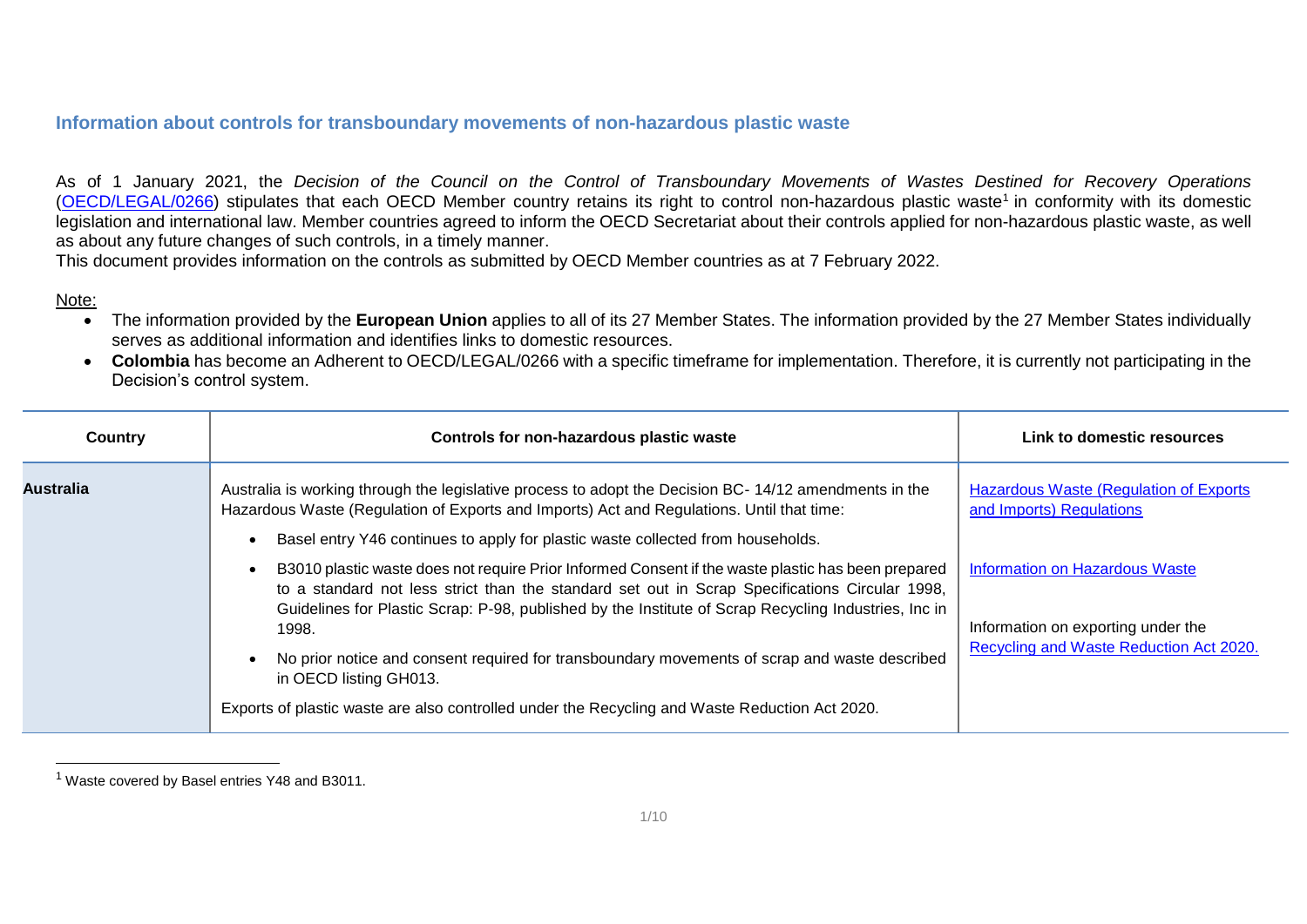| Canada            | Canada implements the Basel Convention's plastic waste amendments through the Cross-border<br>Movement of Hazardous Waste and Hazardous Recyclable Material Regulations.<br>In accordance with the Basel Convention, Canada has entered into an Article 11 arrangement with the<br>United States, a non-party to the Basel Convention, concerning the environmentally sound management<br>of non-hazardous waste and scrap subject to transboundary movement between Canada and the United<br>States.                                                                                                                                                                                                         | Domestic regulation controlling plastic waste<br>subject to the Basel Convention (A3210 and<br>$Y48$ :<br>Cross-border Movement of Hazardous<br>Waste and Hazardous Recyclable Material<br>Regulations (SOR/2021-25) (English /<br>French)<br>Canada-US Arrangement:<br>Canada-US arrangement on non-hazardous<br>waste and scrap - Canada.ca |
|-------------------|---------------------------------------------------------------------------------------------------------------------------------------------------------------------------------------------------------------------------------------------------------------------------------------------------------------------------------------------------------------------------------------------------------------------------------------------------------------------------------------------------------------------------------------------------------------------------------------------------------------------------------------------------------------------------------------------------------------|-----------------------------------------------------------------------------------------------------------------------------------------------------------------------------------------------------------------------------------------------------------------------------------------------------------------------------------------------|
| <b>Chile</b>      | Chile decided to apply Decision BC-14/12 of the Conference of the Parties of the Basel Convention to all<br>countries, including OECD member countries. This means:<br>Babel entry Y48 and B3011 will apply for Chile.<br>$\bullet$<br>Waste under Y48 is subject to the PIC procedure (notification procedure).<br>$\bullet$<br>Waste under B3011 may be exported/imported from/into Chile under the OECD green control<br>$\bullet$<br>procedure.<br>Code GH013 for PVC will still apply for Chile.                                                                                                                                                                                                         |                                                                                                                                                                                                                                                                                                                                               |
| Colombia          | Colombia has become an Adherent to OECD/LEGAL/0266 with a specific timeframe for implementation.<br>Therefore, it is currently not participating in the Decision's control system.                                                                                                                                                                                                                                                                                                                                                                                                                                                                                                                            |                                                                                                                                                                                                                                                                                                                                               |
| <b>Costa Rica</b> | For new entry Y48 covering all plastic waste, including mixtures of plastic waste, except for the plastic<br>waste covered by entries A3210 (in Annex VIII) and B3011 (in Annex IX); Costa Rica will implement the<br>Prior Informed Consent procedure for the Parties to the Basel Convention according to article 5 of the<br>Executive Decree Nº 41527-S and articles 39, 40 and 41 of the Executive Decree Nº 41525-S. This<br>procedure does not apply to the OECD countries list.<br>For the OECD countries list, Costa Rica will not implement the Prior Informed Consent procedure. Costa<br>Rica will implement the Green Control Procedure, according to articles 43 and 44 of the Executive Decree | Executive Decree Nº 41527-S can be<br>accessed at the following address:<br>http://www.pgrweb.go.cr/scij/Busqueda/Nor<br>mativa/Normas/nrm texto completo.aspx?p<br>aram1=NRTC&nValor1=1&nValor2=88120&<br>nValor3=114959&strTipM=TC                                                                                                          |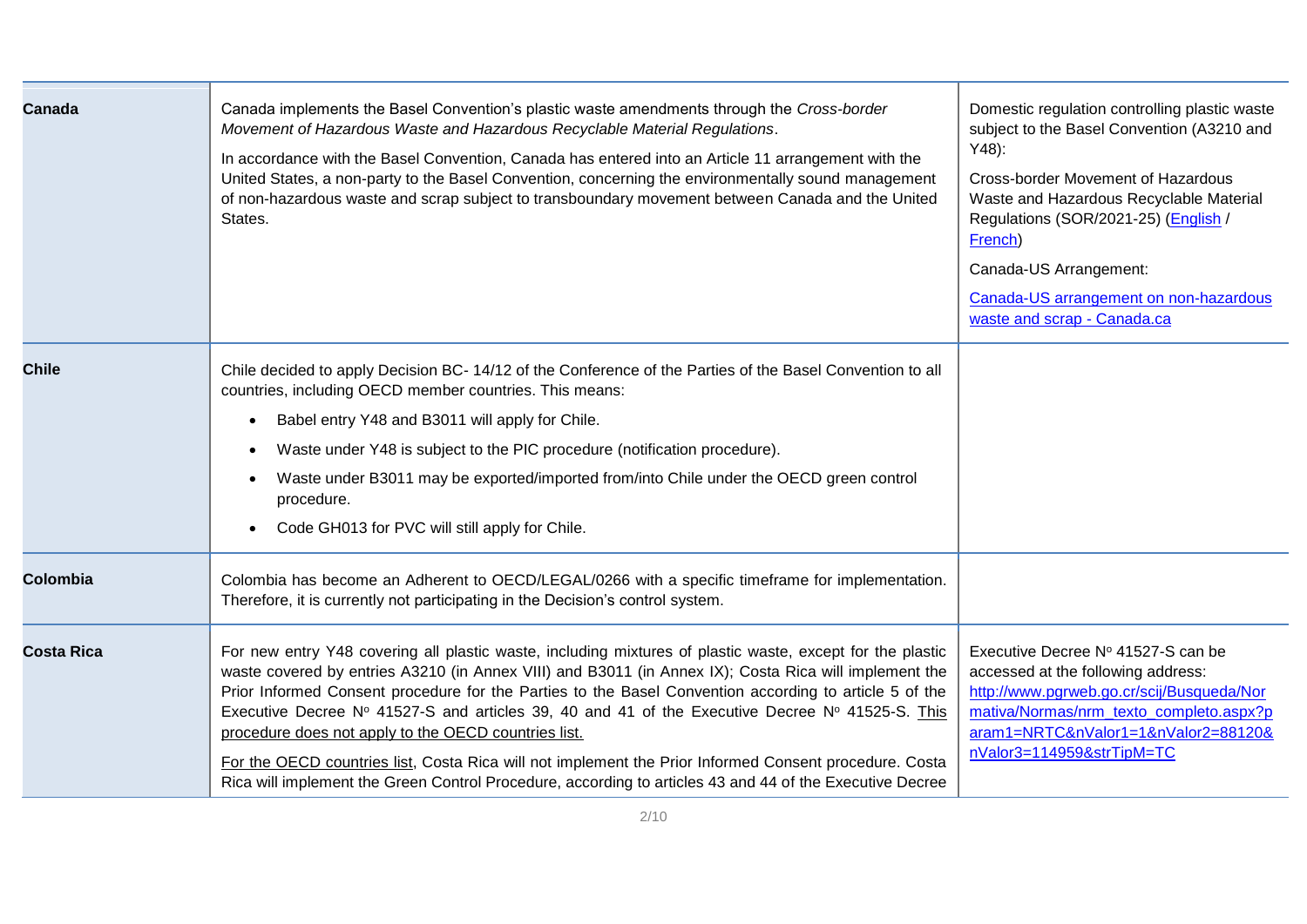|                | Nº 41525-S for the import of these wastes, and according to articles 45 and 46 of the Executive Decree N°<br>41525-S for the export of these wastes.<br>For the wastes listed in entry B3011, Costa Rica will not implement the Prior Informed Consent procedure<br>for both the Parties to the Basel Convention and the OECD countries list.<br>For the OECD countries list, Costa Rica will implement the Green Control Procedure, according to articles<br>43 and 44 of the Executive Decree Nº 41525-S for the import of these wastes, and according to articles 45<br>and 46 of the Executive Decree No 41525-S for the export of these wastes.<br>Said import and export operations are only allowed to authorized waste handlers previously registered with<br>the Ministry of Health, which have demonstrated capacity for the handling of the specific wastes to be<br>transferred.<br>Contact: dpah@misalud.go.cr<br>Attn: Ing. Eugenio Androvetto Villalobos<br>unidad.saludambiental@misalud.go.cr<br>Attn: Ing. Ricardo Morales / Lic. Cynthia Pérez | Executive Decree Nº 41525-S can be<br>accessed at the following address:<br>http://www.pgrweb.go.cr/scij/Busqueda/Nor<br>mativa/Normas/nrm texto completo.aspx?p<br>aram1=NRTC&nValor1=1&nValor2=88075&<br>nValor3=114930&strTipM=TC<br>https://www.ministeriodesalud.go.cr/index.ph<br>p/tramites-ms/autorizaciones-y-<br>certificados?id=897 |
|----------------|-------------------------------------------------------------------------------------------------------------------------------------------------------------------------------------------------------------------------------------------------------------------------------------------------------------------------------------------------------------------------------------------------------------------------------------------------------------------------------------------------------------------------------------------------------------------------------------------------------------------------------------------------------------------------------------------------------------------------------------------------------------------------------------------------------------------------------------------------------------------------------------------------------------------------------------------------------------------------------------------------------------------------------------------------------------------|------------------------------------------------------------------------------------------------------------------------------------------------------------------------------------------------------------------------------------------------------------------------------------------------------------------------------------------------|
| <b>Iceland</b> | All exports and imports are reported to the Customs. The Customs produces a report on GLW monthly to<br>Environment Agency of Iceland.<br>Shipments of B3011 within the EU/ EEA, to OECD countries and to non-OECD countries, Annex VII is<br>required.<br>Shipments of EU48 within the EU/ EEA and to OECD countries require prior notification and consent.<br>Shipment of Y48 is prohibited to non-OECD countries.                                                                                                                                                                                                                                                                                                                                                                                                                                                                                                                                                                                                                                             | https://ust.is/atvinnulif/urgangsmal/flutningur-<br>urgangs-milli-landa/                                                                                                                                                                                                                                                                       |
| <b>Israel</b>  | Y48 - In accordance with The Free Export Order update from 2012, the export of all categories of plastic<br>waste (custom item 39.15) requires a license from the Chemicals and Environment Administration of the<br>Ministry of Economy and Industry other than export to OECD countries. Work is currently underway<br>between the Ministry of Economy and Industry and the Ministry of Environmental Protection so as to update<br>this Order and also to determine the administrative arrangements and process by which notification will be<br>made in under the Basel Convention. Regarding the import of plastic waste, an update of The Free Import                                                                                                                                                                                                                                                                                                                                                                                                       | לצרף תרגום של צו ייצוא ויבוא חופשי הרלבנטי?                                                                                                                                                                                                                                                                                                    |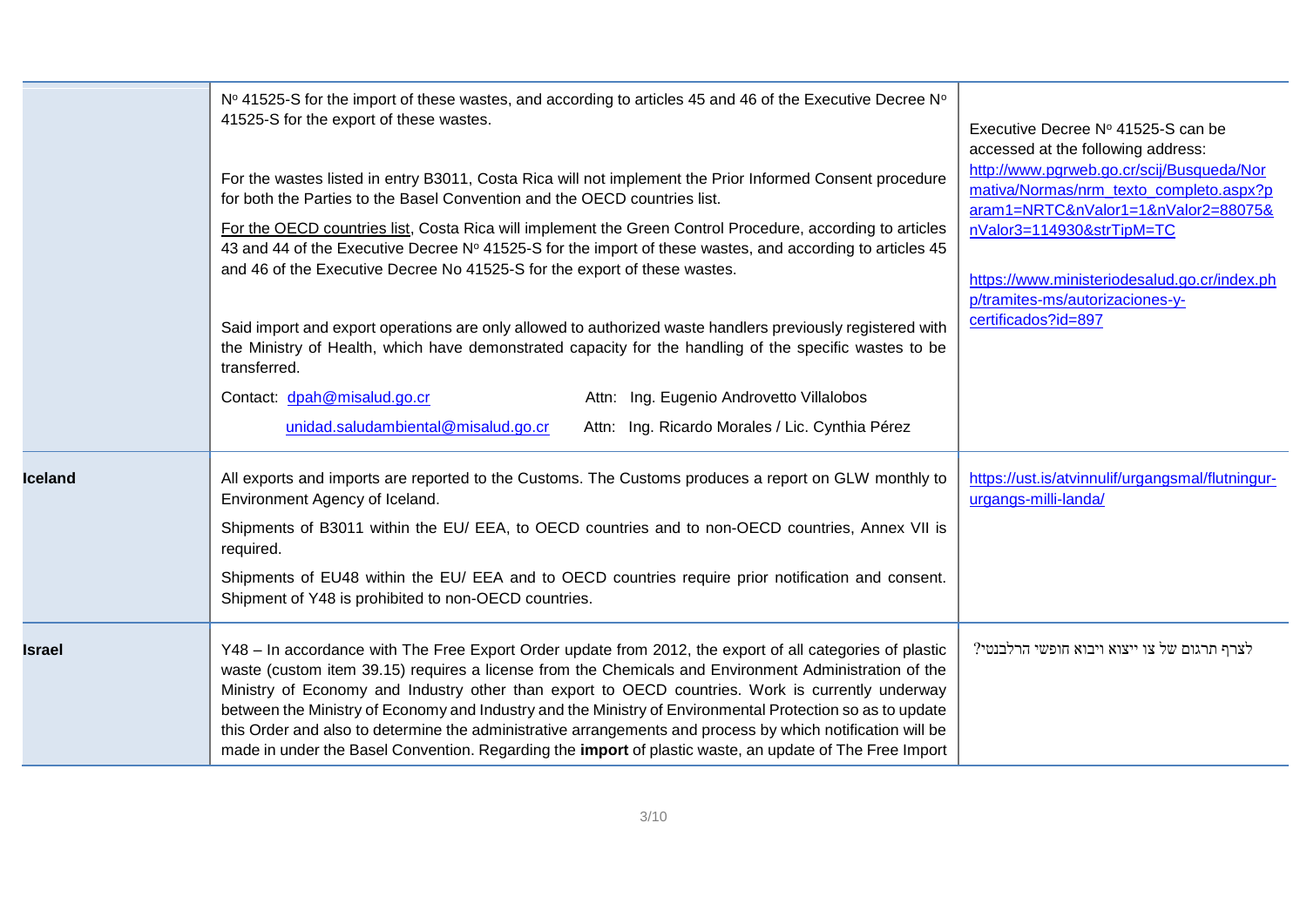|                          | Order is required. It should be noted that Israel currently has a transitional government pending new<br>elections. We cannot, therefore, estimate how long it will take to carry out the necessary legislative changes.<br>B3011 - The current procedure for waste under this category falls under the Green List and therefore no<br>change in controls is required.                                                                                                                                                                                                                                                                                                                                                                                                                                                                                                                                                                                                                                                                                                                                                                                                                                                                                                        |                                                                                                                                                                                                                                     |
|--------------------------|-------------------------------------------------------------------------------------------------------------------------------------------------------------------------------------------------------------------------------------------------------------------------------------------------------------------------------------------------------------------------------------------------------------------------------------------------------------------------------------------------------------------------------------------------------------------------------------------------------------------------------------------------------------------------------------------------------------------------------------------------------------------------------------------------------------------------------------------------------------------------------------------------------------------------------------------------------------------------------------------------------------------------------------------------------------------------------------------------------------------------------------------------------------------------------------------------------------------------------------------------------------------------------|-------------------------------------------------------------------------------------------------------------------------------------------------------------------------------------------------------------------------------------|
| Japan                    | Basel entry Y48 is subject to the Amber control procedure except for wastes covered by GH013 in<br>APPENDIX 3.<br>Basel entry B3011 is subject to the Green control procedure.                                                                                                                                                                                                                                                                                                                                                                                                                                                                                                                                                                                                                                                                                                                                                                                                                                                                                                                                                                                                                                                                                                | http://www.env.go.jp/recycle/yugai/law/h30b<br>asel_law.pdf<br>http://www.env.go.jp/recycle/yugai/law/h30b<br>asel law02.pdf<br>http://www.env.go.jp/recycle/yugai/law/r02ba<br>sel_law01.pdf (all in Japanese)                     |
| <b>Republic of Korea</b> | Basel entry Y48 is subject to PIC procedure, and B3011 is not subject to PIC procedure.<br>Basel entry Y48 is subject to the Amber control procedure, and Basel entry B3011 is subject to the Green<br>control procedure.<br>* Especially regarding GH013 for PVC is subject to PIC procedure and Amber control procedure.                                                                                                                                                                                                                                                                                                                                                                                                                                                                                                                                                                                                                                                                                                                                                                                                                                                                                                                                                    | https://law.go.kr/admRulSc.do?menuId=5&s<br>ubMenuId=41&tabMenuId=183#liBgcolor0                                                                                                                                                    |
| <b>Mexico</b>            | For input Y48:<br>Those interested in importing the waste from this entry must request authorization from the General<br>Directorate for the Integral Management of Materials and Hazardous Activities of the Ministry of<br>Environment and Natural Resources (SEMARNAT by its acronym in Spanish), through the process<br>SEMARNAT-07-029 "Authorization for the Cross-Border Movement of Hazardous Waste and other Waste<br>Provided in International Treaties" and to comply with the requirements of the aforementioned procedure,<br>in accordance with the provisions of the General Law for the Prevention and Integral Management of Waste,<br>its Regulations and other applicable provisions. Efforts will be made to discourage or constitute an obstacle<br>to the reuse or recycling of waste generated in the national territory.<br>For input B3011:<br>Those interested in importing the waste from this entry are not obliged to request authorization from the<br>General Directorate of Integral Management of Materials and Hazardous Activities of SEMARNAT, however<br>they are subject, where appropriate, to demonstrate to the Federal Attorney for Environmental Protection<br>the presumption of the non-dangerousness of the waste it mobilizes. | https://www.gob.mx/semarnat/acciones-y-<br>programas/la-semarnat-informa-medidas-<br>para-la-implementacion-de-las-enmiendas-<br>de-basilea-sobre-residuos-plasticos;<br>http://www.diputados.gob.mx/LeyesBiblio/ref<br>/lapgir.htm |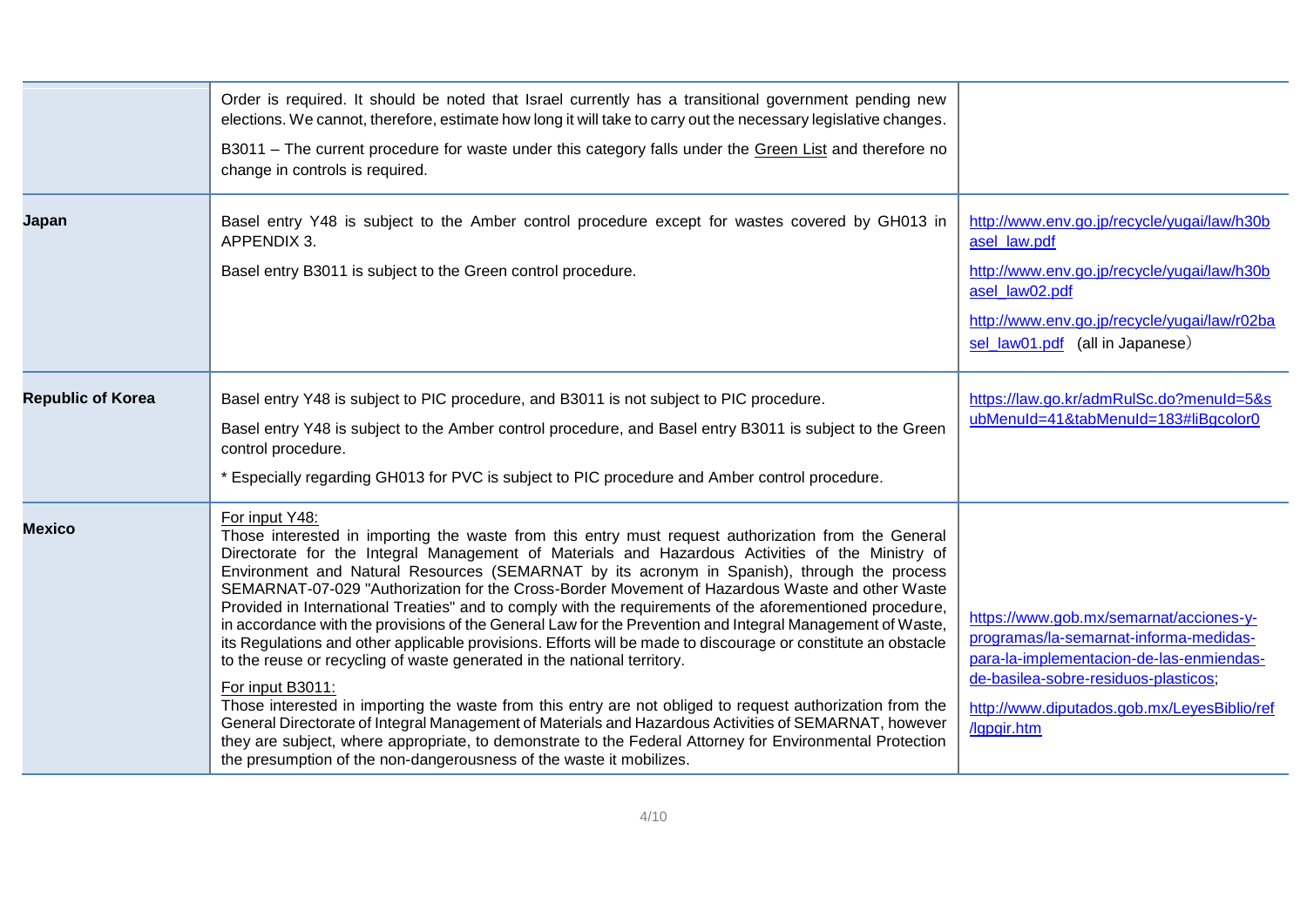|                    | Inquiries about the import and export of plastic waste should be made from Monday to Friday from 10 a.m.<br>to 3 p.m. at the Citizen Contact Space (ECC), located at: Av. Ejército Nacional 223, Col. Anáhuac, Mexico<br>City. C.P. 11320. In a health contingency period, the procedures and special hours of attention must be<br>consulted in advance.                                                                                                                                                                                                                                                                                                                                                                                                                                                                                                                                                                                                                                                                                                                                                                                                                                                                                                                                                                                                                                                                                                                                                                                                                                                                | https://www.profepa.gob.mx/innovaportal/file<br>/4140/1/reg_lgpgir.pdf                                                                                                                                                                                                                        |
|--------------------|--------------------------------------------------------------------------------------------------------------------------------------------------------------------------------------------------------------------------------------------------------------------------------------------------------------------------------------------------------------------------------------------------------------------------------------------------------------------------------------------------------------------------------------------------------------------------------------------------------------------------------------------------------------------------------------------------------------------------------------------------------------------------------------------------------------------------------------------------------------------------------------------------------------------------------------------------------------------------------------------------------------------------------------------------------------------------------------------------------------------------------------------------------------------------------------------------------------------------------------------------------------------------------------------------------------------------------------------------------------------------------------------------------------------------------------------------------------------------------------------------------------------------------------------------------------------------------------------------------------------------|-----------------------------------------------------------------------------------------------------------------------------------------------------------------------------------------------------------------------------------------------------------------------------------------------|
| <b>New Zealand</b> | In New Zealand, from 1 January 2021 importers and exporters will need a permit from the Environmental<br>Protection (EPA) to ship certain types of plastic waste. This is in line with the new obligations under the<br>Basel Convention (Y48, B3011).<br>The new requirements are included in the Imports and Exports (Restrictions) Prohibition Order (No 2) 2004<br>(Imports and Exports Order).<br>Plastic waste is defined in the Imports and Exports Order as:<br>Any plastic waste, including mixtures of plastic waste; but<br>$\bullet$<br>Does not include any plastic waste described in Part 2A of Schedule 3<br>Part 2A of Schedule 3 lists plastic waste that is not to be treated as plastic waste, and therefore does not<br>require a permit from the EPA.<br>The following plastic waste is not to be treated as plastic waste, for the purposes of this order, as long as<br>it is $-$<br>(a) to be recycled in an environmentally sound manner; and<br>(b) almost free from contamination and other types of waste.<br>1) Plastic waste consisting almost exclusively of 1 non-halogenated polymer, including the following<br>polymers:<br>(a) polyethylene (PE):<br>(b) polypropylene (PP):<br>(c) polystyrene (PS):<br>(d) acrylonitrile butadiene styrene (ABS):<br>(e) polyethylene terephthalate (PET):<br>(f) polycarbonates (PC):<br>(g) polyethers.<br>2) Plastic waste consisting almost exclusively of 1 cured resin or condensation product, including the<br>following resins:<br>(a) urea formaldehyde resins:<br>(b) phenol formaldehyde resins:<br>(c) melamine formaldehyde resins: | Legislation:<br>https://www.legislation.govt.nz/regulation/pu<br>blic/2004/0202/latest/DLM271701.html<br><b>Environmental Protection Authority website:</b><br>https://www.epa.govt.nz/industry-<br>areas/hazardous-substances/hazardous-<br>waste/importing-and-exporting-plastic-<br>waste/ |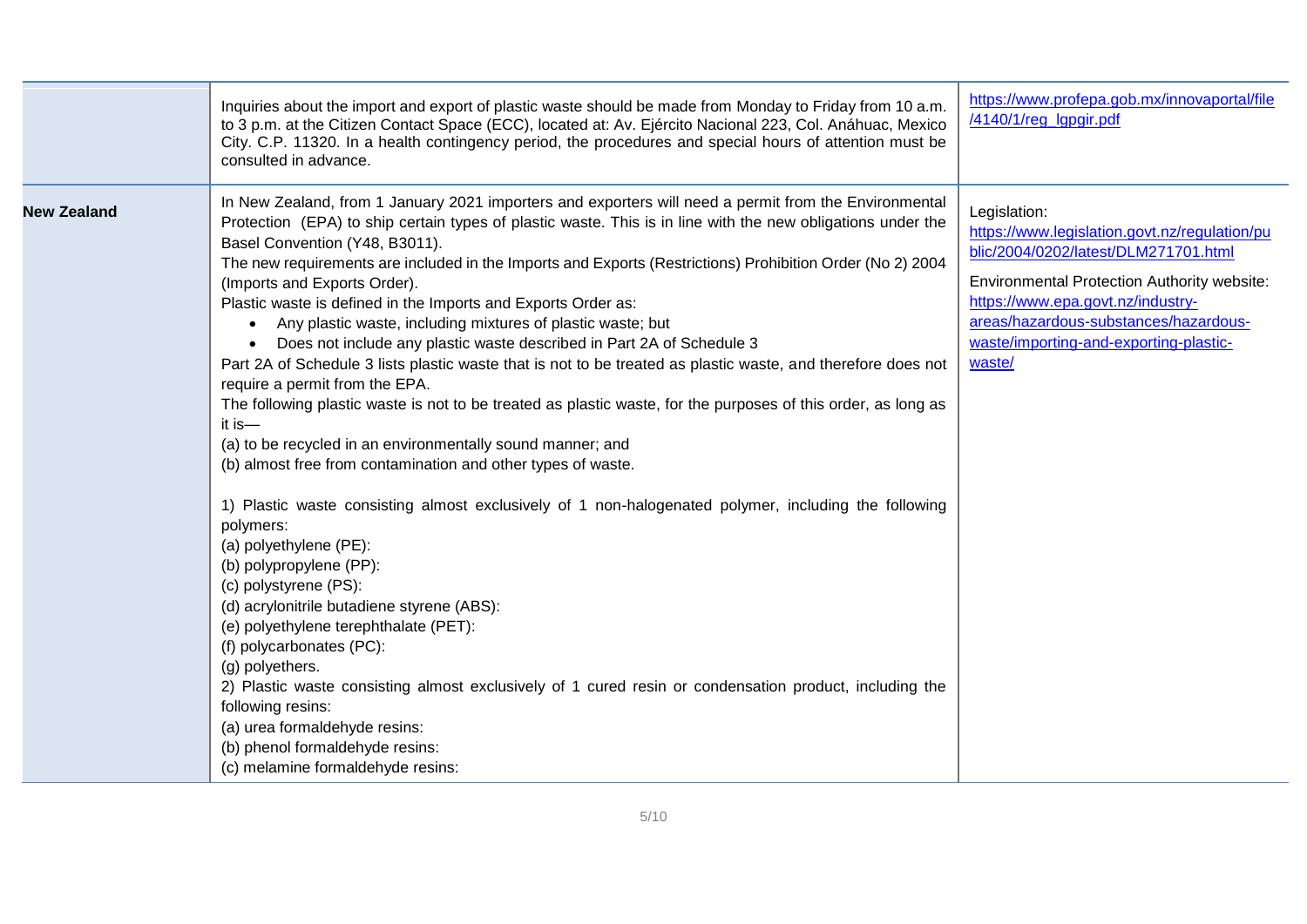|                    | (d) epoxy resins:<br>(e) alkyd resins.<br>3) Plastic waste consisting almost exclusively of 1 of the following fluorinated polymers:<br>(a) perfluoroethylene/propylene (FEP):<br>(b) the following perfluoroalkoxy alkanes:<br>(i) tetrafluoroethylene/perfluoroalkyl vinyl ether (PFA):<br>(ii) tetrafluoroethylene/perfluoromethyl vinyl ether (MFA):<br>(c) polyvinylfluoride (PVF):<br>(d) polyvinylidenefluoride (PVDF).<br>40 Mixtures of plastic waste consisting of 2 or more of the following, as long as they are to be separately<br>recycled, in an environmentally sound manner, and are almost free from contamination and other types of<br>wastes:<br>(a) polyethylene (PE):<br>(b) polypropylene (PP):<br>(c) polyethylene terephthalate (PET). |                                                                                                                                                                                                                                                                                                                       |
|--------------------|-------------------------------------------------------------------------------------------------------------------------------------------------------------------------------------------------------------------------------------------------------------------------------------------------------------------------------------------------------------------------------------------------------------------------------------------------------------------------------------------------------------------------------------------------------------------------------------------------------------------------------------------------------------------------------------------------------------------------------------------------------------------|-----------------------------------------------------------------------------------------------------------------------------------------------------------------------------------------------------------------------------------------------------------------------------------------------------------------------|
| <b>Norway</b>      | Norway have implemented the new entries for Plastic waste under the Basel Convention.<br>We follow the control procedures outlined in EC 1013/2006 and also regulation EC No 1418/2008.<br>We participate in EU Expert groups and we will follow their criteria for green listed waste when they are<br>ready.                                                                                                                                                                                                                                                                                                                                                                                                                                                    | https://miljostatus.miljodirektoratet.no/tema/a<br>vfall/avfallstyper/plastavfall/                                                                                                                                                                                                                                    |
| <b>Switzerland</b> | Basel entry Y48 and B3011 apply for Switzerland.<br>Waste under Y48 is subject to the PIC procedure (notification procedure).<br>Waste under B3011 may be exported/imported from/into Switzerland under the OECD green control<br>procedure.<br>Additional information: Code GH013 for PVC still apply for Switzerland.                                                                                                                                                                                                                                                                                                                                                                                                                                           | More detailed information in German,<br>French and Italian may be found here:<br>https://www.bafu.admin.ch/bafu/en/home/top<br>ics/waste/info-specialists/waste-policy-and-<br>measures/transboundary-movements-of-<br>waste--valid-for-the-principality-of-.html<br>For any question contact:<br>waste@bafu.admin.ch |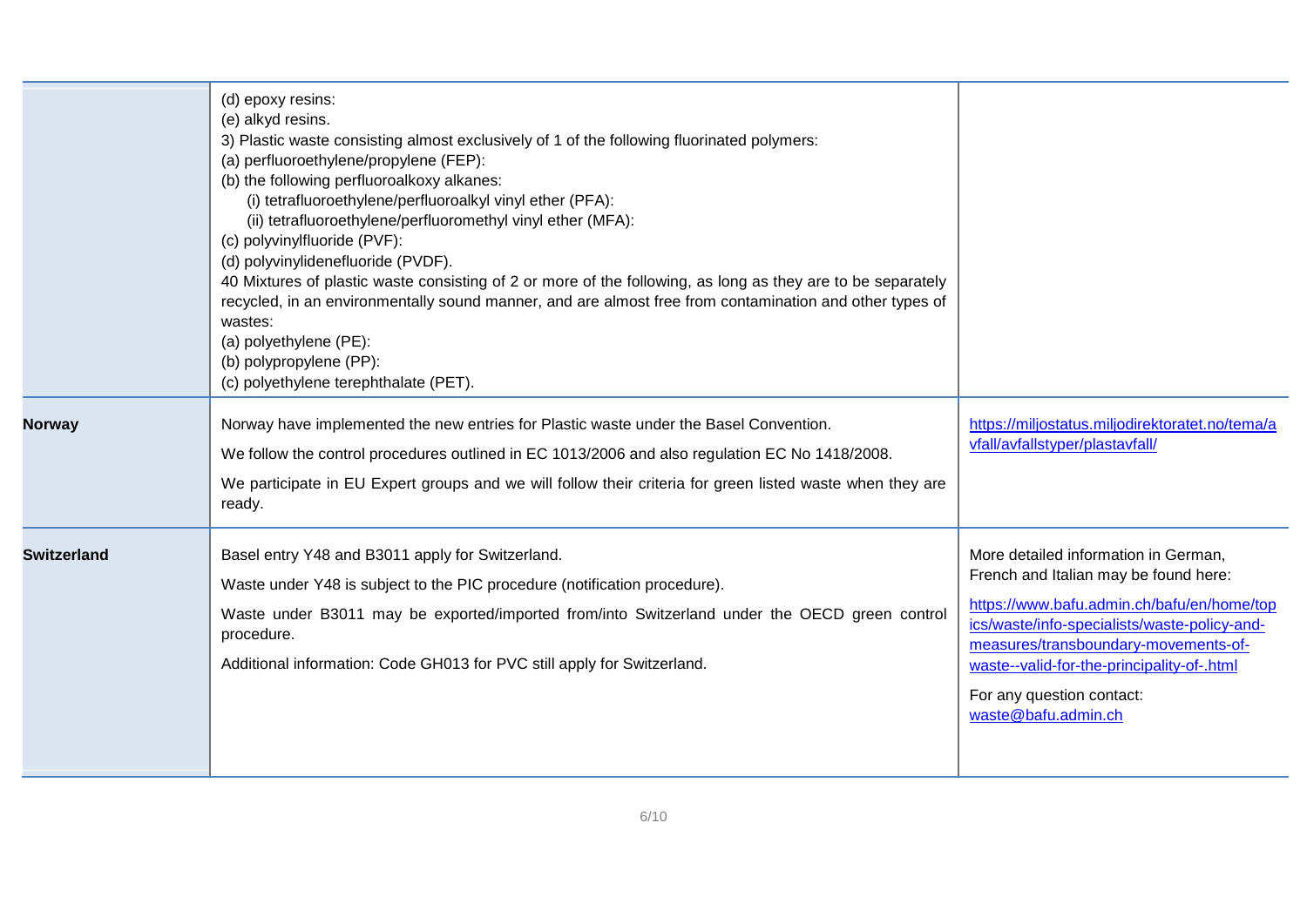| <b>Turkey</b>         | Basel entry Y48 and Basel entry A3210 are prohibited to import according to the Communiqué on Import<br>Control of Wastes under Control for the Protection of the Environment. Basel entry B3011 is subject to<br>internal control procedure according to the Communiqué.                                                                                                                                                                                                                                 | Communiqué on Import Control of Wastes<br>under Control for the Protection of the<br>Environment:                                         |
|-----------------------|-----------------------------------------------------------------------------------------------------------------------------------------------------------------------------------------------------------------------------------------------------------------------------------------------------------------------------------------------------------------------------------------------------------------------------------------------------------------------------------------------------------|-------------------------------------------------------------------------------------------------------------------------------------------|
|                       | The Communiqué also prohibits the import of wastes defined with waste codes "15 01 06-Mixed packaging",<br>"16 01 19-Plastic", "17 02 03-Plastic", "19 12 04-Plastic and rubber" and "15 01 05-Composite packaging"<br>in the European Waste Catalogue.                                                                                                                                                                                                                                                   | https://www.resmigazete.gov.tr/eskiler/2021/<br>12/20211231M4-2.htm                                                                       |
|                       | '07 02 13: Waste Plastic' code is allowed to be imported, only if the wastes are production residuals and<br>have one of the following HS codes: 3915.10.00.00.00, 3915.20.00.00.00, 3915.30.00.00.00,<br>3915.90.11.10.00, 3915.90.80.00.11,<br>3915.90.80.00.12,<br>3915.90.80.00.13,<br>3915.90.80.00.14,<br>3915.90.80.00.15, 3915.90.80.00.16.                                                                                                                                                       | Ministerial Circular 2021/25:<br>https://webdosya.csb.gov.tr/db/ced/icerikler/<br>2021-25-sayili-genelge-ekler--le-<br>20220107132707.pdf |
|                       | '15 01 05: Composite Packaging' code is allowed to be imported only if it has HS code 4707.90.90.00.00.                                                                                                                                                                                                                                                                                                                                                                                                   |                                                                                                                                           |
|                       | '19 12 04: Plastic and Rubber' is allowed to be imported only for 3 HS codes (3915.10.00.00.00,<br>3915.90.80.00.11 and 3915.90.80.00.16). These HS codes cover PE, PET and miscellaneous bottles<br>group. In other words; other HS codes are still prohibited. The wastes under the 19 12 04 code will be<br>accepted only if the national authorities of countries approve officially that these wastes are source-<br>separated and not mixed with domestic wastes and other types of plastic wastes. |                                                                                                                                           |
|                       | The wastes defined as "12 01 05-Plastic shavings and turnings", "15 01 02-Plastic packaging" and "20 01<br>39-Plastics", are conditionally allowed to be imported into Turkey, given their source and quality are<br>traceable and verifiable.                                                                                                                                                                                                                                                            |                                                                                                                                           |
|                       | Ethylene group plastic wastes with GTIP code "3915.10.00.00.00" are in "Subject to Compliance Inspection"<br>list. In order to establish a stronger mechanism for controlled imports, additional regulations and measures<br>have been implemented regarding the facilities that will import and recycle any ethylene group plastic<br>waste. Both physical monitoring and document control procedures remain mandatory at the customs.                                                                   |                                                                                                                                           |
|                       | The uppermost ratio of contamination for imported plastic wastes is limited to 1 per cent in accordance with<br>Ministerial Circular numbered 2021/25.                                                                                                                                                                                                                                                                                                                                                    |                                                                                                                                           |
| <b>United Kingdom</b> | <b>England, Scotland and Wales (Great Britain):</b>                                                                                                                                                                                                                                                                                                                                                                                                                                                       | <b>England, Scotland and Wales:</b>                                                                                                       |
|                       | Shipments of plastic waste covered by Basel entry Y48 between Great Britain and other OECD Decision<br>countries must adhere to the Amber control procedure.                                                                                                                                                                                                                                                                                                                                              | Regulation (EC) No 1013/2006 of the<br>European Parliament and of the Council of<br>14 June 2006 on shipments of waste as it              |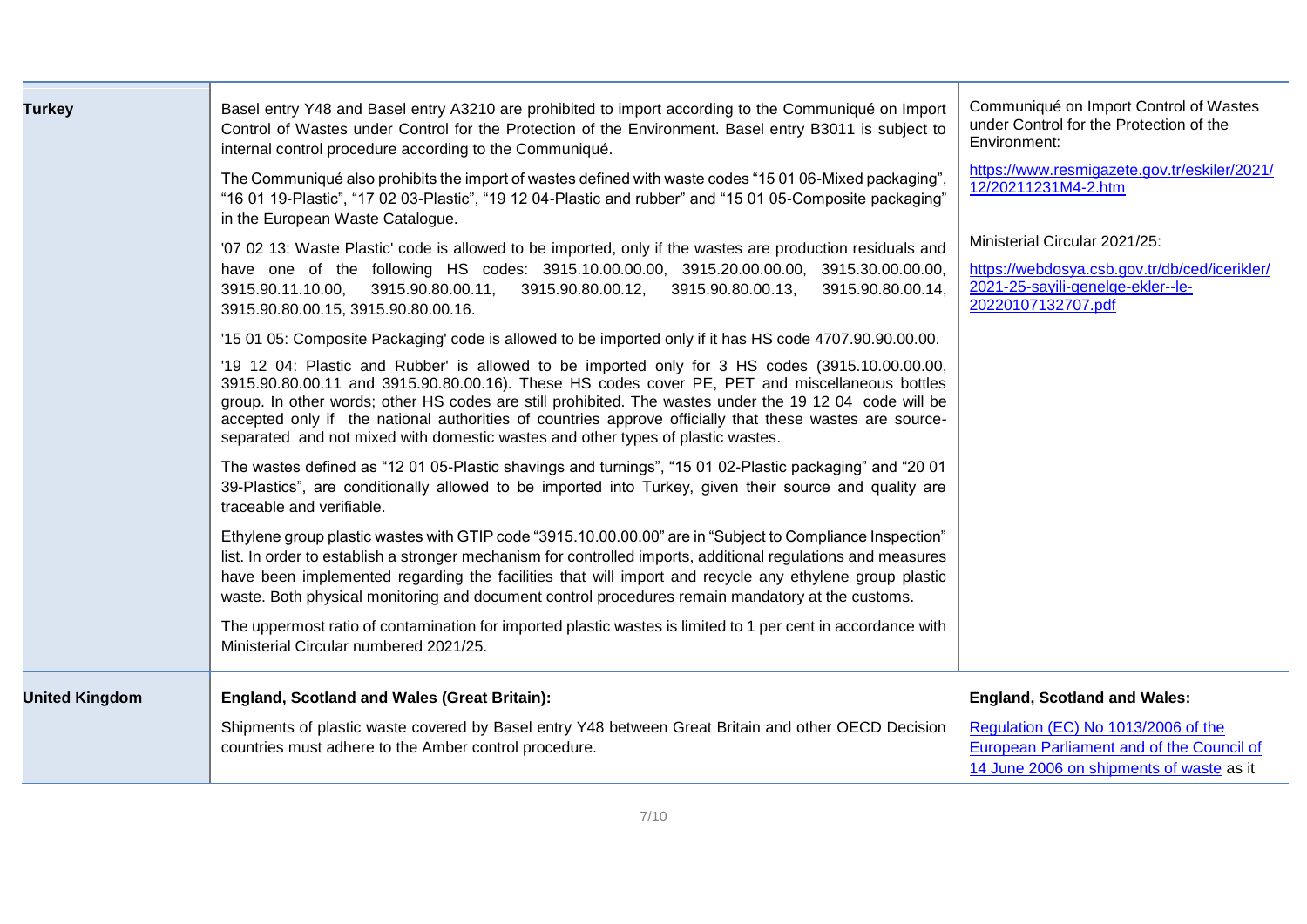| Shipments of plastic waste covered by Basel entry B3011 between Great Britain and other OECD countries<br>should adhere to the Green control procedure.<br><b>Northern Ireland:</b><br>Shipments of Y48 plastic waste between Northern Ireland and non-EU OECD Decision countries must<br>adhere to the Amber control procedure.<br>Shipments of plastic waste covered by Basel entry B3011 between Northern Ireland and non-EU OECD<br>countries should adhere to the Green control procedure.<br>Under the EU waste shipments legislation, the new entries EU3011 and EU48 for non-hazardous plastic<br>waste are largely modelled on the B3011 and Y48 entries agreed in the Basel Convention but with some<br>differences.<br>Shipments of EU48 plastic waste between Northern Ireland and EU member states must adhere to the<br>Amber control procedure.<br>Shipments of EU3011 plastic waste between Northern Ireland and EU member states should adhere to the<br>Green control procedure. | forms part of domestic law on and after<br>Transition Period completion day and as<br>amended by:<br>The International Waste Shipments<br>(Amendment) (EU Exit) Regulations 2019,<br>and<br>The International Waste Shipments<br>(Amendment of Regulation (EC) No<br>1013/2006) Regulations 2020.<br>Guidance<br>Northern Ireland:<br>Regulation (EC) No 1013/2006 of the<br>European Parliament and of the Council of<br>14 June 2006 on shipments of waste as<br>amended by:<br><b>Commission Delegated Regulation (EU)</b> |
|----------------------------------------------------------------------------------------------------------------------------------------------------------------------------------------------------------------------------------------------------------------------------------------------------------------------------------------------------------------------------------------------------------------------------------------------------------------------------------------------------------------------------------------------------------------------------------------------------------------------------------------------------------------------------------------------------------------------------------------------------------------------------------------------------------------------------------------------------------------------------------------------------------------------------------------------------------------------------------------------------|-------------------------------------------------------------------------------------------------------------------------------------------------------------------------------------------------------------------------------------------------------------------------------------------------------------------------------------------------------------------------------------------------------------------------------------------------------------------------------------------------------------------------------|
|                                                                                                                                                                                                                                                                                                                                                                                                                                                                                                                                                                                                                                                                                                                                                                                                                                                                                                                                                                                                    | 2020/2174 of 19 October 2020                                                                                                                                                                                                                                                                                                                                                                                                                                                                                                  |
| No prior notice and consent required for transboundary movements of scrap and waste described in Basel<br>listings/entries Y48 or B3011, including scrap and waste described in OECD listing/entry GH013                                                                                                                                                                                                                                                                                                                                                                                                                                                                                                                                                                                                                                                                                                                                                                                           | https://www.epa.gov/hwgenerators/new-<br>international-requirements-export-and-<br>import-plastic-recyclables-and-waste                                                                                                                                                                                                                                                                                                                                                                                                       |
| The entries adopted for controls of non-hazardous plastic waste by the Conference of the Parties to the<br>Basel Convention at its fourteenth meeting in May 2019 (Basel entries Y48 and B3011) have been<br>implemented in EU law through Commission Delegated Regulation (EU) 2020/2174 of 19 October 2020<br>amending Annexes IC, III, IIIA, IV, V, VII and VIII to Regulation (EC) No 1013/2006 of the European<br>Parliament and of the Council on shipments of waste.<br>The prior notification and consent procedure applies to exports and imports of plastic waste covered by<br>entry Y48 to and from countries to which the OECD Decision of the Council on the Control of Transboundary                                                                                                                                                                                                                                                                                                | Commission Delegated Regulation (EU)<br>2020/2174 of 19 October 2020, published in<br>OJ L 433, 22.12.2020, p. 11, can be<br>accessed at:<br>https://eur-lex.europa.eu/legal-<br>content/EN/TXT/?uri=uriserv%3AOJ.L_.202<br>0.433.01.0011.01.ENG&toc=OJ%3AL%3A2<br>020%3A433%3ATOC                                                                                                                                                                                                                                            |
|                                                                                                                                                                                                                                                                                                                                                                                                                                                                                                                                                                                                                                                                                                                                                                                                                                                                                                                                                                                                    |                                                                                                                                                                                                                                                                                                                                                                                                                                                                                                                               |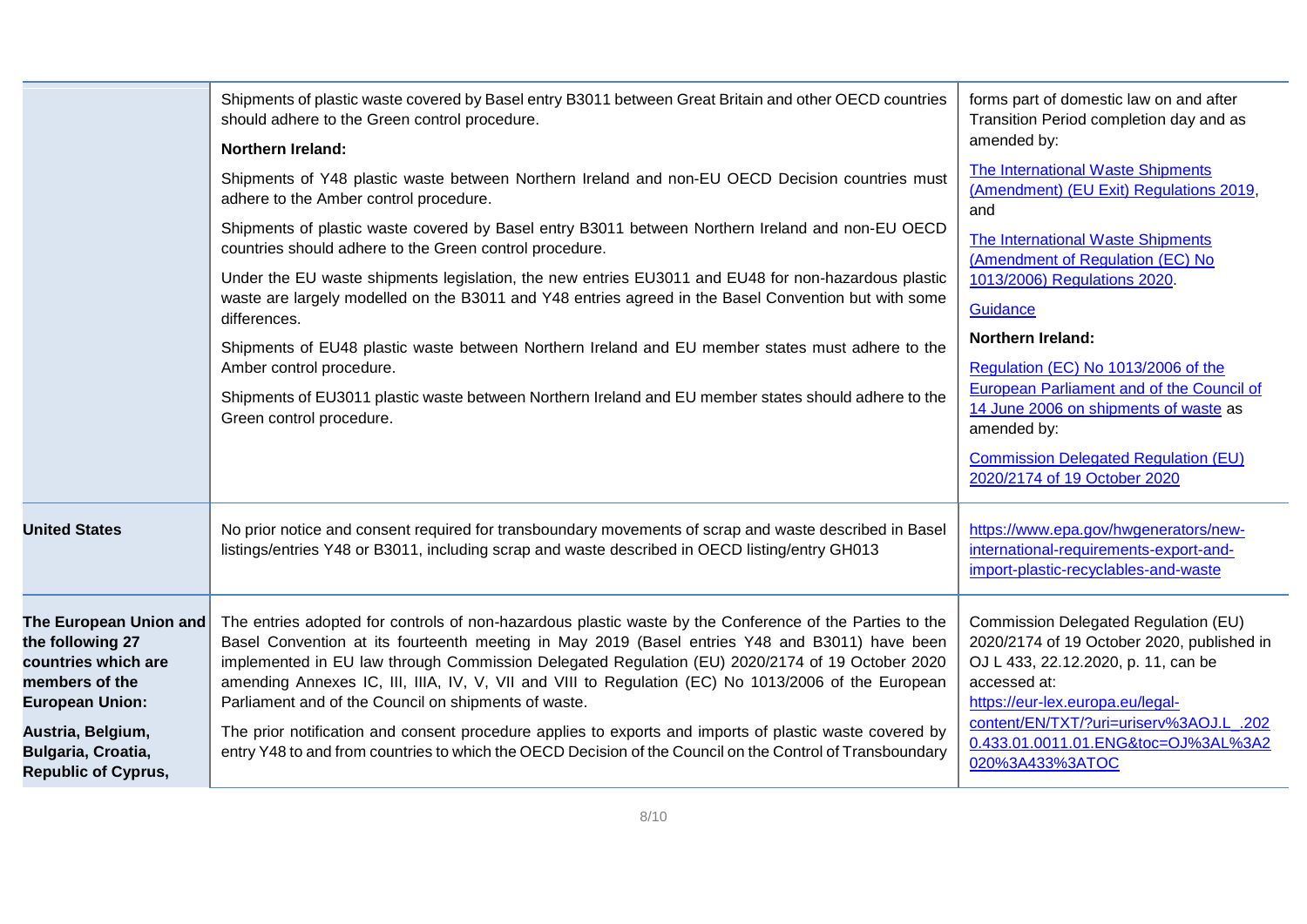| <b>Czech Republic,</b><br>Denmark, Estonia,<br>Finland, France,<br>Germany, Greece,<br>Hungary, Ireland, Italy,<br>Latvia, Lithuania,<br>Luxembourg, Malta,<br>Netherlands, Poland,<br>Portugal, Romania,<br>Slovakia, Slovenia,<br>Spain and Sweden. | Movements of Wastes Destined for Recovery Operations applies <sup>2</sup> . For import and export of waste covered<br>by entry B3011 to these countries, the general information requirements under Article 18 of Regulation<br>(EC) No 1013/2006 on shipments of waste apply.<br>For shipments of non-hazardous plastic waste between EU Member States, entries EU48 and EU3011<br>apply. These entries are modelled on entries Y48 and B3011, with some differences. Shipments of waste<br>falling under entry EU48 are subject to prior notification and consent procedure. Otherwise, all shipments<br>between EU Member States of non-hazardous waste (defined under the new entry EU3011 or as mixtures<br>defined in Annex IIIA of the Regulation (EC) No 1013/2006 on shipments of waste) are subject to the<br>general information requirements under Article 18 of Regulation (EC) No 1013/2006 on shipments of waste.<br>Exports to non-OECD countries of plastic waste covered by entry Y48 are prohibited. Imports of such waste<br>into the EU from non-OECD countries are subject to the prior notification and consent procedure.<br>Export of non-hazardous waste covered by entry B3011 are authorised to non-OECD countries, under the<br>conditions laid down in Article 37 of the waste shipment regulation and Commission regulation 1418/2007<br>(which should be updated early 2021).<br>On 12 November 2021, new guidelines were agreed, which provide guidance on the interpretation of certain<br>terms contained in the entries on plastic waste. | Regulation 2020/2174 amends Regulation<br>(EC) No 1013/2006 of the European<br>Parliament and of the Council on shipments<br>of waste ("waste shipment regulation"). The<br>text of Regulation 1013/2006 can be<br>accessed at:<br>https://eur-<br>lex.europa.eu/eli/reg/2006/1013/2018-01-01<br>Correspondent's Guidelines No 12 on<br>classifications of plastic waste:<br>https://ec.europa.eu/environment/system/file<br>$s/2021 -$<br>12/Correspondents%27%20guidelines%20N<br>o%2012%20final%20Nov%202021%20corr1<br>.pdf |  |
|-------------------------------------------------------------------------------------------------------------------------------------------------------------------------------------------------------------------------------------------------------|-------------------------------------------------------------------------------------------------------------------------------------------------------------------------------------------------------------------------------------------------------------------------------------------------------------------------------------------------------------------------------------------------------------------------------------------------------------------------------------------------------------------------------------------------------------------------------------------------------------------------------------------------------------------------------------------------------------------------------------------------------------------------------------------------------------------------------------------------------------------------------------------------------------------------------------------------------------------------------------------------------------------------------------------------------------------------------------------------------------------------------------------------------------------------------------------------------------------------------------------------------------------------------------------------------------------------------------------------------------------------------------------------------------------------------------------------------------------------------------------------------------------------------------------------------------------------------|---------------------------------------------------------------------------------------------------------------------------------------------------------------------------------------------------------------------------------------------------------------------------------------------------------------------------------------------------------------------------------------------------------------------------------------------------------------------------------------------------------------------------------|--|
| Austria                                                                                                                                                                                                                                               | See report of the EU Commission on behalf of all EU Member States.<br>The EU Correspondents Guidelines No 12 on plastic waste shipment apply:<br>https://ec.europa.eu/environment/topics/waste-and-recycling/waste-shipments/waste-shipments-correspondents-guidelines_de<br>Some additional information on plastic waste shipment can be found on the following website:<br>https://www.bmk.gv.at/themen/klima_umwelt/kunststoffe/publikationen/leitfaden_einstufung_kunststoffabfaelle.html                                                                                                                                                                                                                                                                                                                                                                                                                                                                                                                                                                                                                                                                                                                                                                                                                                                                                                                                                                                                                                                                                 |                                                                                                                                                                                                                                                                                                                                                                                                                                                                                                                                 |  |
| Belgium                                                                                                                                                                                                                                               | See report of the EU Commission on behalf of all EU Member States.<br>https://www.ovam.be/strengere-regels-voor-importexport-van-kunststofafval                                                                                                                                                                                                                                                                                                                                                                                                                                                                                                                                                                                                                                                                                                                                                                                                                                                                                                                                                                                                                                                                                                                                                                                                                                                                                                                                                                                                                               |                                                                                                                                                                                                                                                                                                                                                                                                                                                                                                                                 |  |

 $2$  For shipments of waste between the EU and Northern Ireland, entries EU3011 and EU48 apply.